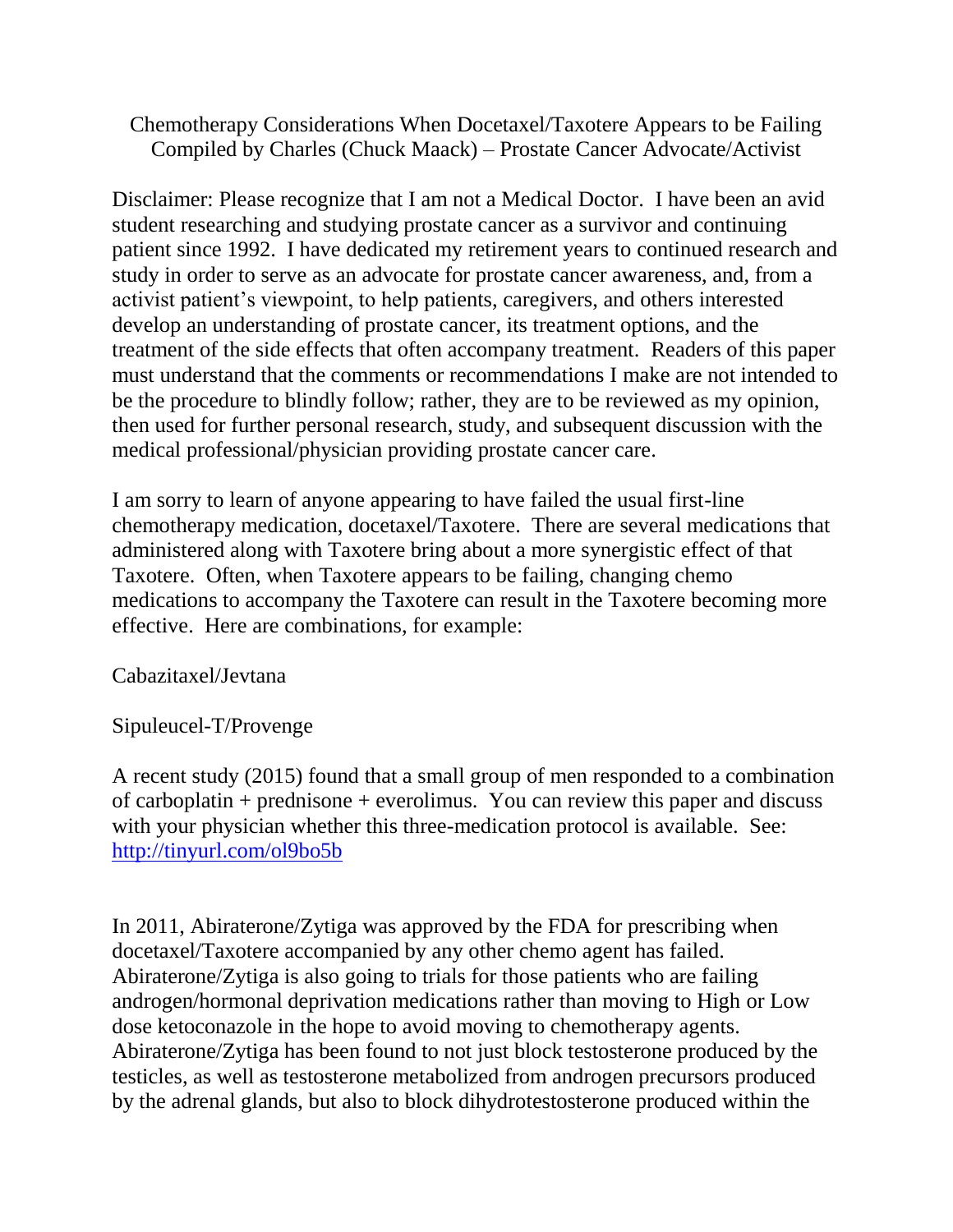prostate cancer cell. This is important since dihydrotestosterone (DHT) is an up to five or more times more powerful stimulant to prostate cancer cell growth than is testosterone.

Irofulven with prednisone can work for several months; see:

[http://www.renalandurologynews.com/drug-may-benefit-docetaxel](http://www.renalandurologynews.com/drug-may-benefit-docetaxel-failures/article/35729/)[failures/article/35729/](http://www.renalandurologynews.com/drug-may-benefit-docetaxel-failures/article/35729/) 

A May 2008 report describes Sagopilone plus prednisone promising in combination as well as promising to those for whom docetaxel/Taxotere is no longer working. (See: **<http://tinyurl.com/5m59xr> )**

Ixabepilone has been found to have activity when docetaxel/Taxotere shows failure.

Per Medical Oncologist Stephen Strum, specializing specifically in research and treatment of recurring and advanced prostate cancer since 1983:

TAXOTERE weekly or every three weeks? And combination drugs for synergy.

< Stephen Strum, MD >

I have been one of the first PC medical oncologists to use Taxol and Taxotere. In fact, my practice was instrumental in convincing Medicare to allow payment for Taxanes prior to the FDA's approval. Thus, I have had a huge experience in using both Taxol and Taxotere in men with PC. I have tried the every 3 week regimen, gone to the weekly since the patient tolerance and QOL (Quality of Life) was vastly superior using weekly, gone back again to the every 3 week regimen and finally came to the conclusion that the QOL was so superior using weekly Taxotere or Taxol that I could not bring myself to subject men to the higher dose, every 3 week regimen.

Moreover, in ALL of oncology it is the combination regimens that prove superior than the single agent regimens. Thus, I aim to use combinations that have been shown to be synergistic. These are agents (some supplements, some other drugs) where peer-reviewed publications (PRP) indicate synergy:

GLA, CLA, Octreotide, ATRA, Decitabine, DIM, Silybinin, Celebrex, methylselenocysteine, carboplatin, gemcitabine, calcitriol, exisulind (clinoril), zometa, EGCG, DES,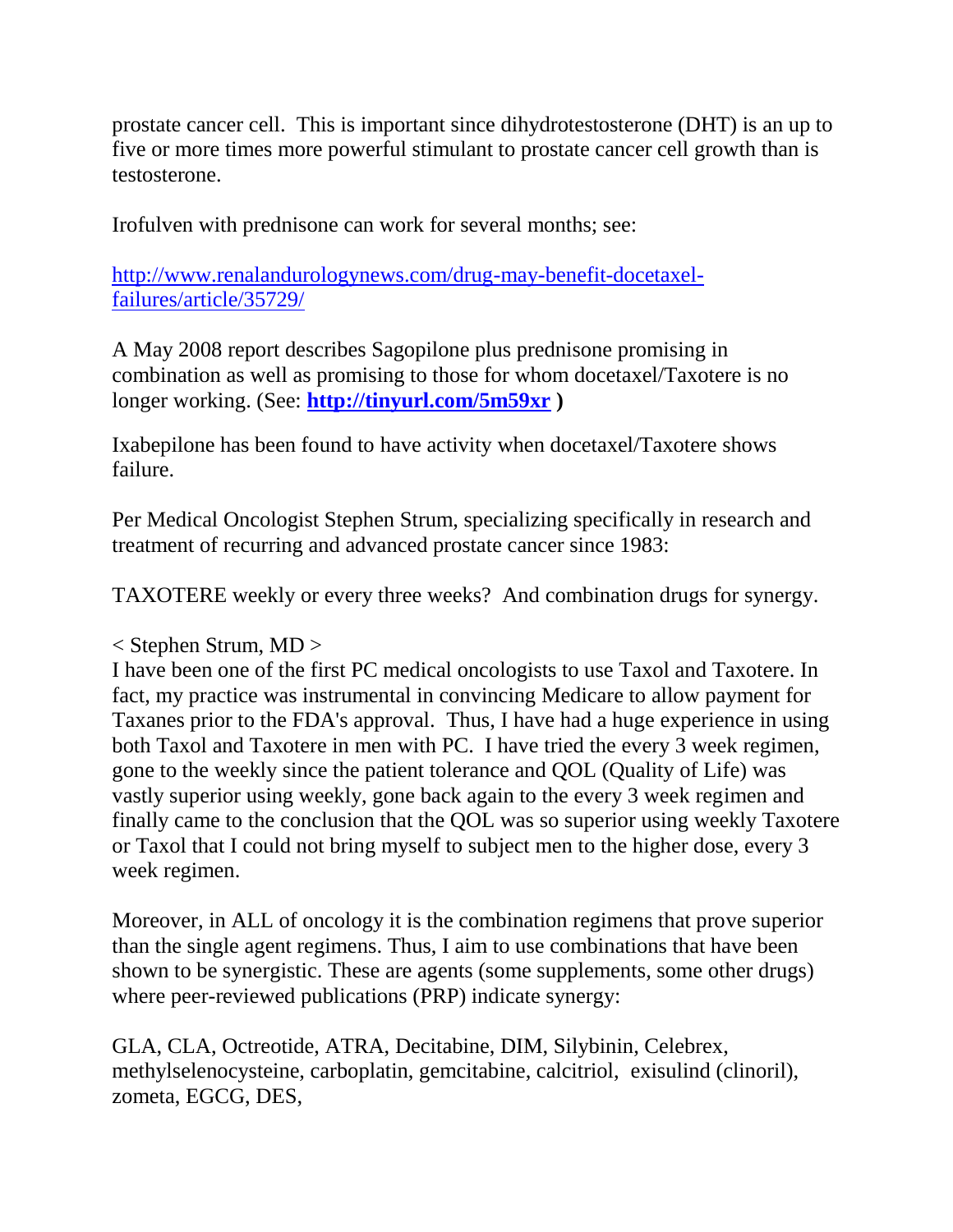Pioneers embrace new ideas

Others who fear to know, strain to maintain the status quo

Therefore, for me, I want to use weekly Taxotere with weekly flat dose Carboplatin and ideally add Celebrex at 200 mg bid or perhaps even 400mg bid.  $Celecoxib = Celebrex.$ 

Altorki NK, Keresztes RS, Port JL, et al:

Celecoxib, a selective cyclo-oxygenase-2 inhibitor, enhances the response to preoperative paclitaxel and carboplatin in early-stage non-small-cell lung cancer. J Clin Oncol 21:2645-50, 2003.

PURPOSE: Preclinical studies suggest that treatment with a selective cyclooxygenase-2 (COX-2) inhibitor may augment the antitumor effects of chemotherapy. In this study, patients with non-small-cell lung cancer (NSCLC) were preoperatively treated with celecoxib in combination with chemotherapy. End points were toxicity, response rates, and measurement of intratumoral levels of prostaglandin E2 (PGE2).

METHODS: In this phase II trial, 29 patients with stages IB to IIIA NSCLC were treated with two preoperative cycles of paclitaxel and carboplatin, as well as daily celecoxib, followed by surgical resection. Levels of PGE2 in the primary tumors and adjacent normal lung tissue were compared in 17 study patients versus 13 controls, who received preoperative paclitaxel/carboplatin without celecoxib. RESULTS: All patients completed preoperative chemotherapy, and 26 completed preoperative celecoxib. The overall clinical response rate was 65% (48% with partial response; 17% with complete response). Grade 3 or 4 neutropenia was observed in 18 patients (62%). Twenty-eight patients were explored and underwent complete resection of their tumors. There were no complete pathologic responses, but seven patients (24%) had minimal residual microscopic disease. The addition of celecoxib to a regimen of paclitaxel and carboplatin abrogated the marked increase in levels of PGE2 detected in primary tumors after treatment with paclitaxel and carboplatin alone.

CONCLUSION: In comparison with historically reported response rates, these data suggest that the addition of a selective COX-2 inhibitor may enhance the response to preoperative paclitaxel and carboplatin in patients with NSCLC. Moreover, treatment with celecoxib 400 mg twice daily was sufficient to normalize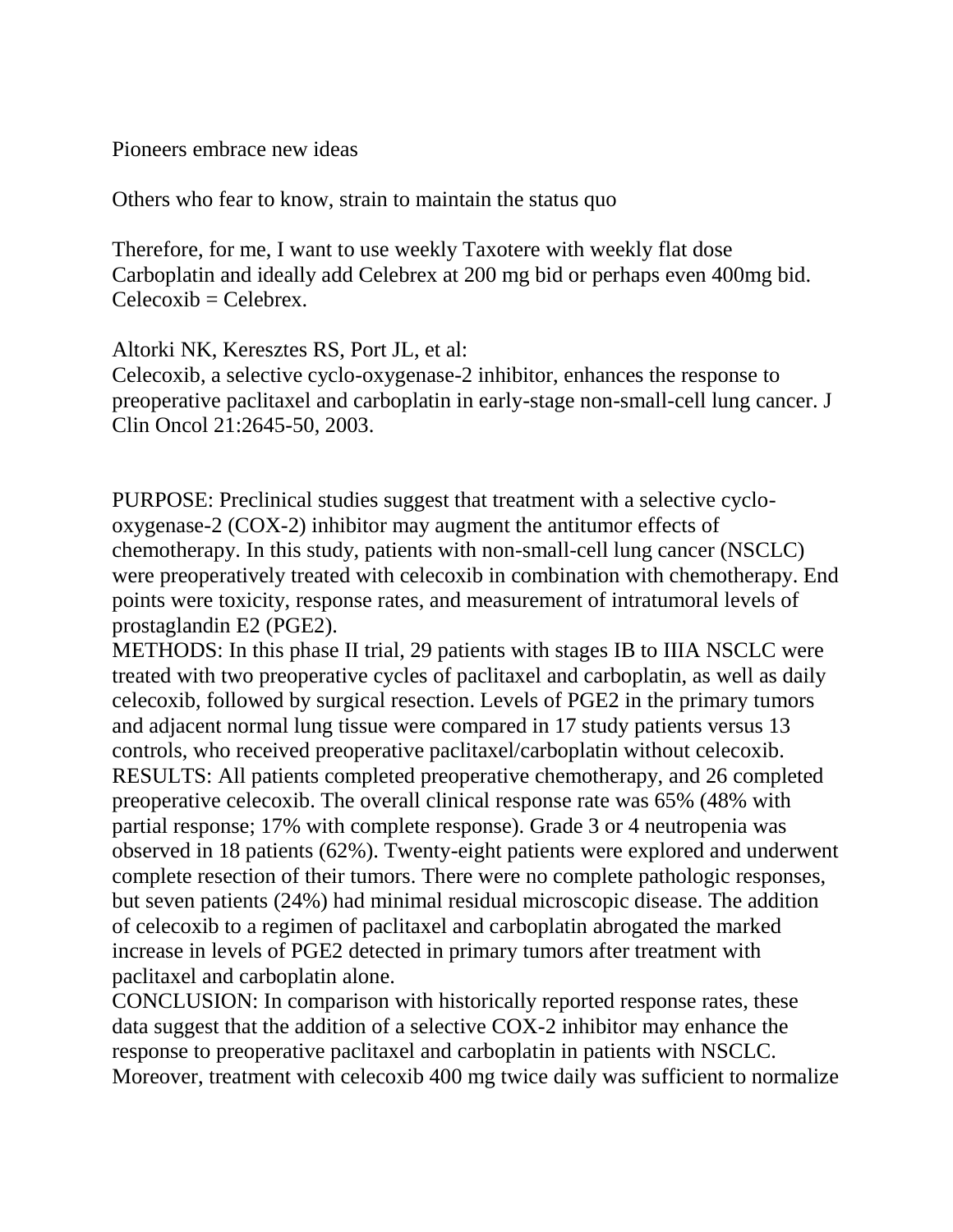the increase in PGE2 levels found in NSCLC patients after treatment with paclitaxel and carboplatin. Confirmatory trials are planned.

**PATIENT QUESTION: Can you give me some guidance on how best to explain to our oncologist why I'm requesting Carboplatin to be added to his regimen? I'm anticipating that he may tell me that the treatment he prescribed is the standard based on the NCCN guidelines, so I want to be prepared to respond to this. Also, of the other agents that you listed to add to his regimen, would you know which is the least toxic with the least side effects? Is this something that could be added later on after we observe how his body responds to Taxotere and Carboplatin?** 

#### Dr. Strum Reply:

This is a huge problem since the prevailing mentality among physicians is NOT to think outside the box--especially if an HMO is involved. The rationale should be for any serious illness to go for the best possible chance of a CR (complete remission) in the face of metastatic disease. The quantity of life is at stake so why not pull out the stops. I will give you an example that goes back to the 70's- before I became totally immersed in PC.

I evaluated a woman with BC (breast cancer) who had 30+ nodes involved in her axilla (armpit area). In BC, such heavy nodal involvement connotes a terrible prognosis with a shortened life span. I placed the woman on a weekly regimen of Cytoxan, Vincristine, Methotrexate and 5-FU that was based on a very promising paper by Cooper et al. I have spent a lot of my life in medical oncology looking for ways to improve patient QOL. I was one of the early pioneers in the use of new anti-emetics in treating cancer patients receiving highly emetogenic chemotherapy (drugs that make the cancer patient throw up). I was the senior author of one of the earliest papers published in JCO on the use of the Port-A-Cath. In PC, I wrote the landmark paper on AAD (anemia of androgen deprivation) and later the correction of the anemia with EPO (erythropoietin). In any event, I treated this woman for 2 years with this weekly regimen despite protestations from insurance company and lack of agreement by other colleagues in the community. A few years ago, I heard from an oncologist who had seen this patient in follow-up and who was shocked that the patient was disease-free after thirty years. In PC, there is a corollary in the paper by Servadio et al. This used a 3-year regimen of Cytoxan  $+ 5$ -FU + local RT + DES. See the PCRI (Prostate Cancer Research Institute) article at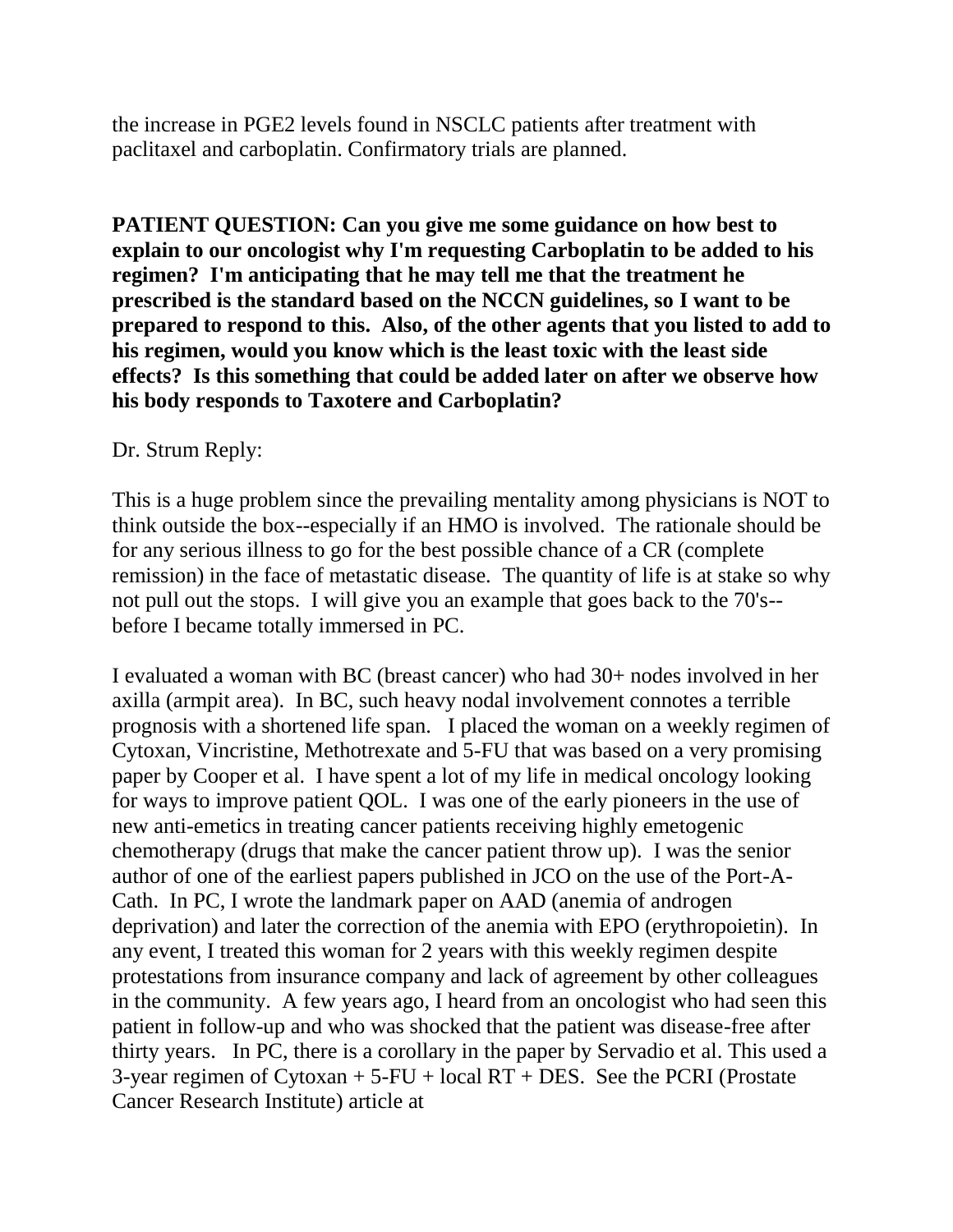[http://www.prostate-cancer.org/resource/pdf/Is1-1.pdf>http://www.prostate](http://www.prostate-cancer.org/resource/pdf/Is1-1.pdf)[cancer.org/resource/pdf/Is1-1.pdf.](http://www.prostate-cancer.org/resource/pdf/Is1-1.pdf)

I do not, nor have I ever, practiced the "Standard" of care. For me, the standard is always 10-15 years behind. Just look at the articles written in Insights and authored by me and you will have 10 year follow-up regarding this remark.

Regarding what agents to choose for synergy.

Here is a list of agents with peer-reviewed publications (PRP) relating to synergy with Carboplatin:

Synergy with Carbo: Silibinin, Celebrex, Iressa, NDGA, RT & theanine for Carboplatin.

You and your medonc need to simply do a PubMed search.

Clearly, silibinin, celebrex, theanine are simple agents to use. Reading the articles is important since the timing of administration of the agent(s) is important in relation to the chemotherapy.

There are many second lines of chemotherapy involving a reasonable number of drugs. These include agents such as Novantrone, Adriamycin, Velban or Navelbine, Mitomycin C, Dexamethasone, 5-fu, Cytoxan. There are also other agents that may or may not have been used such as HDK (high-dose ketoconazole) or aminoglutethimide (AG) + hydrocortisone, DES, estradurin, or DES-DP. There are newer agents such as Abiraterone, open to men who have progressive PSA increases and who have failed a taxane regimen."

More from Dr. Strum:

"I think the literature on using Abraxane (nab-paclitaxel) after Taxotere failure is compelling to use this drug. Also, it can be combined with high dose Calcitriol or with Estrogens. Other chemo agents that might work well include: Mitoxantrone

Velban or Vinorelbine either alone or in combination with low dose Mitomycin C. I have used Velban 2.5-5mg weekly with Mitomycin C, 2.5-5mg weekly. This is a good regimen but requires CLOSE watch on the CBC and Platelet count and knowledge of how these agents work."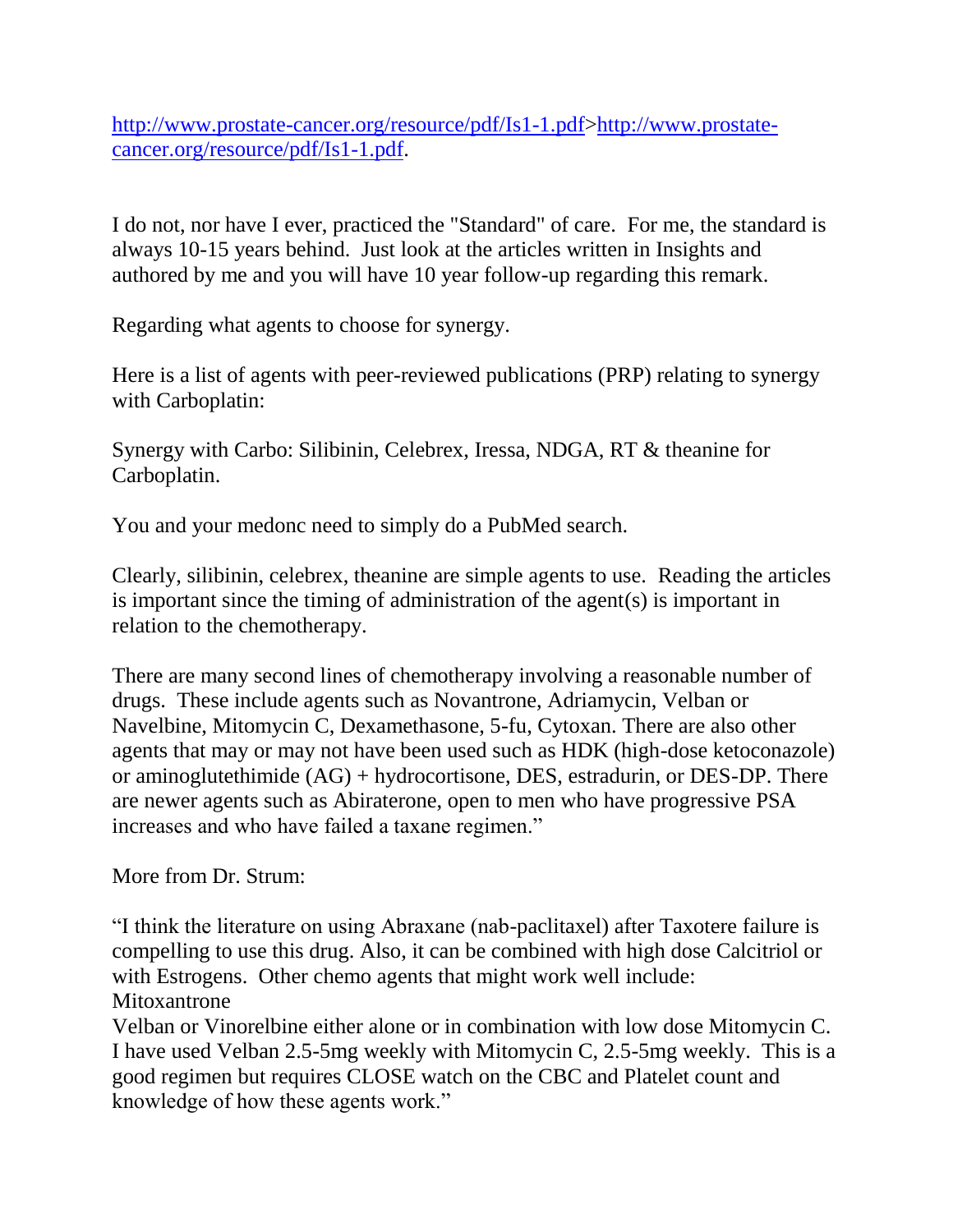An outstanding Urological Oncologist who was involved in the research and development of cabazitaxel/Jevtana may be one to email and ask what he would recommend should a prostate cancer patient have failed docetaxel/Taxotere in combination with cabazitaxel/Jevtana. Here is contact info:

Oliver Sartor, Professor of Medicine and Urology, Tulane Medical School, 1430 Tulane Ave., New Orleans, LA 70112, 504-988-2750, fax 504-988-5059, email [osartor@tulane.edu](mailto:osartor@tulane.edu)

A return to High Dose Ketoconazole accompanied by Hydrocortisone along with an LHRH agonist and 5AR inhibitor (dutasteride/Avodart preferred) has been found to kick in at times when docetaxel/Taxotere and combinations are showing failure. There are several chemotherapy agents that can be employed when others appear to be failing. We would hope one's Medical Oncologist takes the time to determine what those other agents might be.

Several other medications are being researched or are in trial. It behooves everyone who has been diagnosed with recurring or advanced prostate cancer to involve themselves in research and study of the many medications involved in reining in prostate cancer. Encourage your Medical Oncologist to do the same. When you locate important information, email it to your physician or print it and take it to him/her and persist in discussion as to the pro's or con's of what you have found.

Medical Oncologists who are considered at a special level of expertise specifically in research and treatment of recurring and advanced prostate cancer usually require travel for an appointment and evaluation as to what has been done and what could/should be done next. Often, once a protocol is determined, these Medical Oncologists will call/contact the patient's oncologist to perform periodic diagnostics to make sure the protocol is working. Sometimes local Medical Oncologists are willing to collaborate with these experts, other times their ego gets the best of them and they refuse to listen to someone with likely much more expertise when it comes to the treatment of recurring or advanced prostate cancer.

To the East is Medical Oncologist Charles E. "Snuffy" Myers. His contact info is:

Charles E. "Snuffy" Myers (Does not accept insurance. Fee for consultation services), American Institute of Disease of the Prostate & Foundation for Research and Education, P.O. Box 307, Free Union, VA 22940, 960 Bent Oaks Drive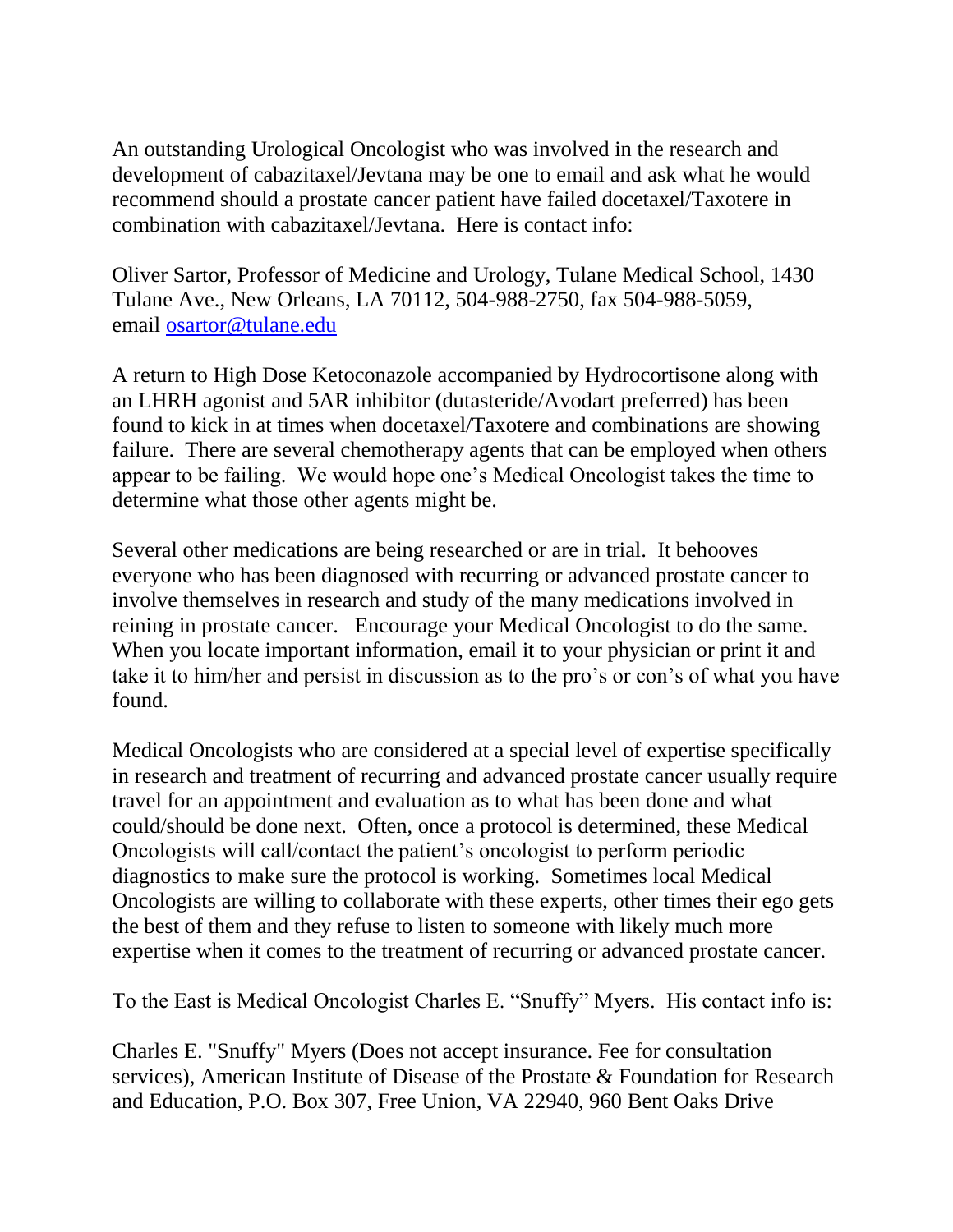(Office), Earlysville, VA 22936, Tel: 434-964-0212 Email

[drmyers@prostateforum.com.](mailto:drmyers@prostateforum.com) Website: [www.prostateforum.com.](http://www.prostateforum.com/) Earlysville is unincorporated and not shown on most maps. When flying in for an appointment, Charlottesville, Virginia has the closest airport and from the airport, just a few miles from Earlysville. Charlottesville is home of Monticello and the University of Virginia. Wikipedia says Earlysville is 18 miles north of Charlottesville, so the airport is apparently somewhere in between.

To the West, meaning far West:

Mark Scholz and Richard Lam, 4676 Admiralty Way, Suite 101, Marina del Rey, California [http://www.prostateoncology.com](http://www.prostateoncology.com/) (310) 827-7707 [richard@prostateoncology.com](mailto:richard@prostateoncology.com)  (Mark Scholz and Richard Lam are partners in Prostate Oncology Specialists, Inc.)

Bob Leibowitz, Los Angeles, California, Compassionate Onc Medical Group, 2080 Century Park E, Suite 1005, Los Angeles, CA 90067-2009, Tel: 310-229- 3555, email: [info@compassionateoncology.org,](mailto:info@compassionateoncology.org) Website: [www.compassionateoncology.org](http://www.compassionateoncology.org/) (Requires initial \$550.00 fee, then your insurance coverage for treatment)

To the Northwest:

### OREGON

Stephen B. Strum, Ashland, Oregon, Contact Miwha Strum at [miwha@sbstgrum.com](mailto:miwha@sbstgrum.com) or call her at 541-201-0219 to arrange consultation (Does not accept insurance. Fee for consultation services). The expertise of this renown Medical Oncologist is well known as the result of the guidance he has provided on the Us TOO p2p prostate cancer support list. I do believe that at the end of 2011 he may be retiring from consultation practice.

Ralph Weinstein, Rose Quarter Cancer Center, 265 N. Broadway, Portland, Oregon (Associated with Northwest Cancer Specialists) Tel: 503-280-1223 [http://www.nwcancer.com/rose\\_quarter\\_map.php](http://www.nwcancer.com/rose_quarter_map.php)

Tomasz Beer. Oregon Health & Science University Cancer Care Center, Center for Health & Healing, Portland, Oregon, 503-494-6594 (Principal researcher of transdermal estradiol/TDE)

### SEATTLE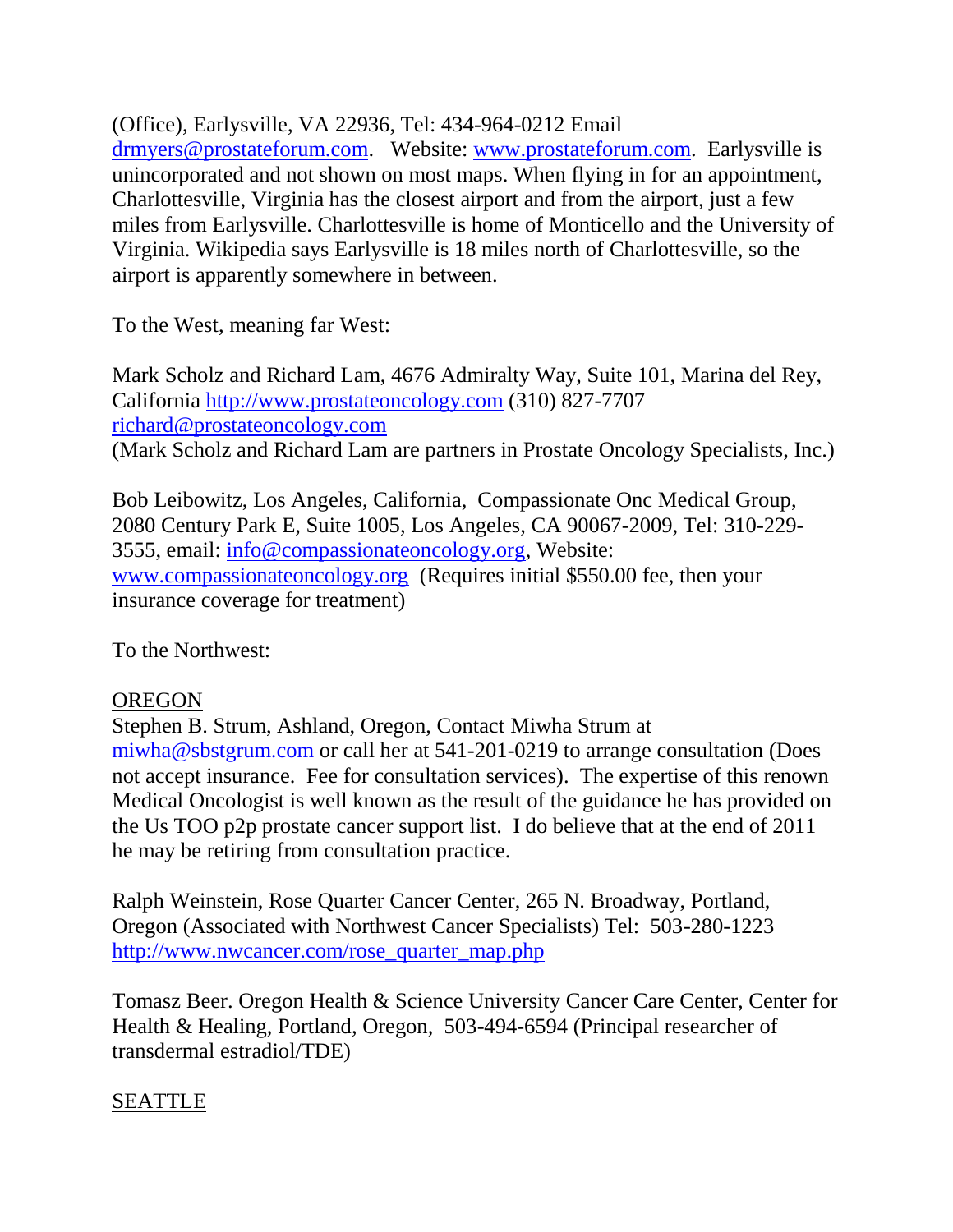Celestia S.Higano, Associate Professor, Department of Medicine, Division of Oncology, Seattle Cancer Alliance/University of Washington (206) 288-7222.

To the North:

# **MICHIGAN**

Maha Hussain or Ken Pienta, U-M Comprehensive Cancer Center, 1500 E. Medical Center Drive, CCGC 6-303, Ann Arbor, MI 48109-0944, Tel: 734-647- 8903

To the Northeast:

### NEW YORK

Daniel Petrylak, M.D. Associate Professor of Medicine Office Location Columbia University Medical Center Irving Pavilion Floor 9 Room 919 161 Fort Washington Avenue New York, NY 10032 Phone (212) 305-1731 Fax (212) 305- 6762

Howard Scher, Memorial Sloan Kettering Cancer Center, New York City <http://www.mskcc.org/mskcc/html/17754.cfm> then click on name.

## NEW JERSEY

Robert S. DiPaola, M.D., New Jersey University of Medicine, Robert Wood Johnson Medical School, 195 Little Albacy St., Suite 2038, New Brunswick, NJ 08903, telephone 732-235-2465, fax 732-235-7355 [dipaolrs@umdnj.edu](mailto:dipaolrs@umdnj.edu) stats: [http://rwjms.umdnj.edu/news\\_publications/news\\_release/2008\\_releases/090908\\_C](http://rwjms.umdnj.edu/news_publications/news_release/2008_releases/090908_CINJ_DiPaola.html) [INJ\\_DiPaola.html](http://rwjms.umdnj.edu/news_publications/news_release/2008_releases/090908_CINJ_DiPaola.html) or try **[http://tinyurl.com/nfkwmb.](http://tinyurl.com/nfkwmb)**

## In the MidWest:

## KANSAS

Bassam Mattar, Cancer Center of Kansas (CCK), Associate Clinical Professor, Program Director of Bone Marrow Transplant, University of Kansas School of Medicine - Wichita, Wichita, Kansas, Heritage Plaza Medical Building 818 N. Emporia, #403, Wichita, KS 67214, (316) 262-4467

<http://doctor.medscape.com/bassammattarmd> <http://www.cancercenterofkansas.com/Doctors/BassamMa.htm>

To the South and Southwest: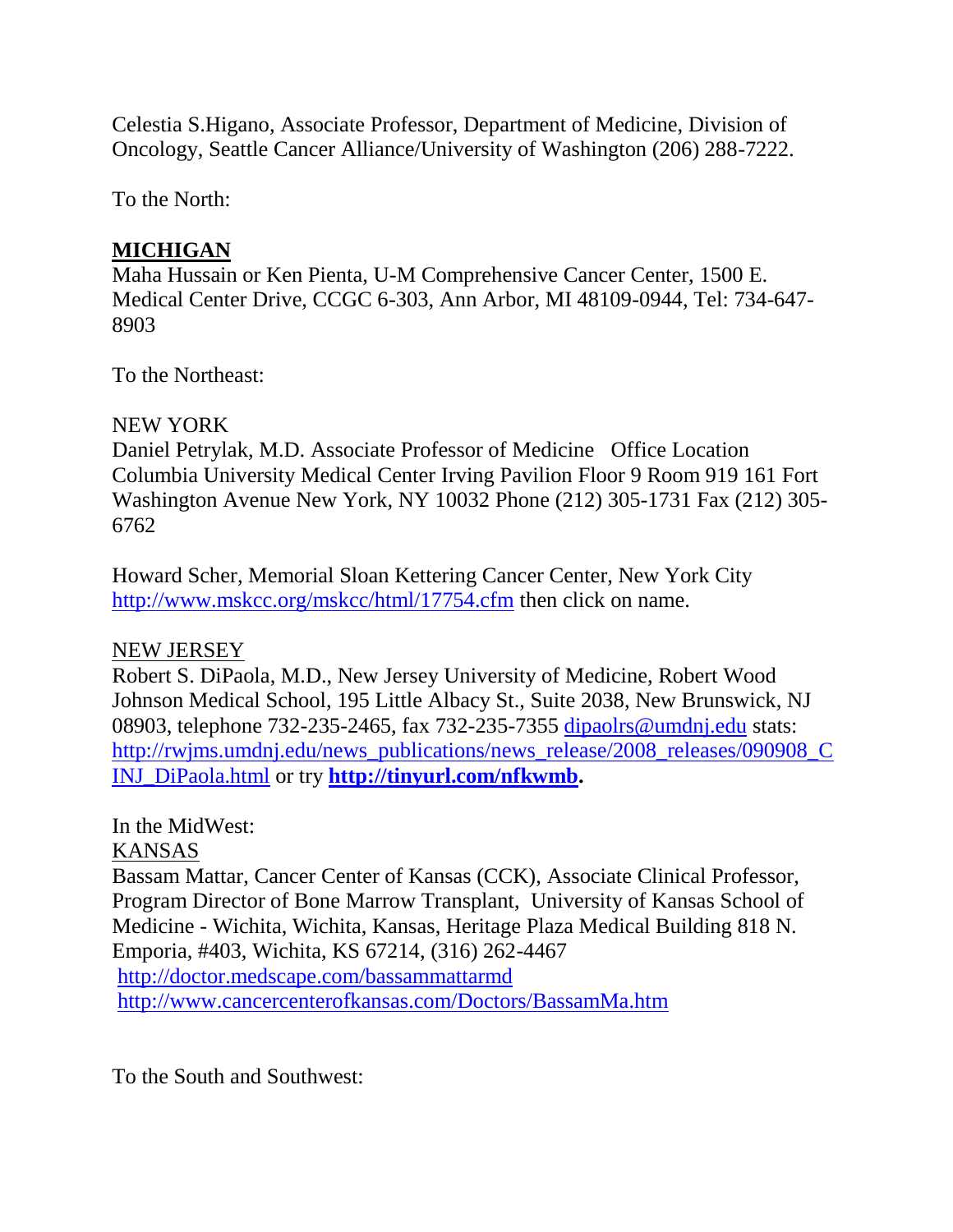### TEXAS

Christopher Logothetis, University of Texas M. D. Anderson Cancer Center, Dept. of GU Medical Oncology, 1515 Holcombe Blvd., Houston, Texas Tel: 713-745- 7020 for new patients or 713-792-2830

Robert Amato, 6560 Fannin St # 2050, Houston, TX 77030-2783, Tel: (713) 441- 7930, email [robert.amato@uth.tmc.edu](mailto:robert.amato@uth.tmc.edu)

Thomas Hutson, D.O., Pharm. D, Texas Oncology-Baylor Charles A. Sammons Cancer Center, 3410 Worth Street, Dallas, TX 75246, Telephone: 214-370-1000, webpage: [http://www.texasoncology.com/doctors/Thomas\\_Hutson/](http://www.texasoncology.com/doctors/Thomas_Hutson/)

#### **ARIZONA**

Frederick Ahmann, M.D., Arizona Cancer Center, University of Arizona, 1515 N. Campbell Ave., Tucson, AZ 85724, telephone (520) 626-8096, email: [rahmann@azcc.arizona.edu,](mailto:rahmann@azcc.arizona.edu) website: <http://azcc.arizona.edu/profile/frederick-ahmann>

In other countries:

#### **SINGAPORE:**

Steven Tucker, M.D., website: [www.drsteventucker.com,](http://www.drsteventucker.com/) email: [drsteventucker@gmail.com](mailto:drsteventucker@gmail.com) (or) [prostatehelp@gmail.com](mailto:prostatehelp@gmail.com) telephone USA: 310-594-3301, Singapore: +65 8228 2653

#### **ISRAEL**:

Avishai Sella,<avisella@netvision.net.il> (highly recommended by Arie Belldegrun, MD, FACS, Professor & Chief of Urologic Oncology, Roy and Carol Donmani Chair in Urologic Oncology, David Geffen School of Medicine at UCLA)

### **CANADA/Toronto:**

The following two urologists are listed here because of their involvement beyond urology in research and study of the treatment of prostate cancer at all levels of progression:

John Trachtenberg, Prof. Director Prostate Center, Princess Margaret Hospital, 610 University Ave. Toronto ONM5G2M9, Canada, telephone: 416-946-2100, Fax: 416-598-9997, Mobile: 416-473-3758 email: [john.trachtenberg@utoronto.ca](mailto:john.trachtenberg@utoronto.ca)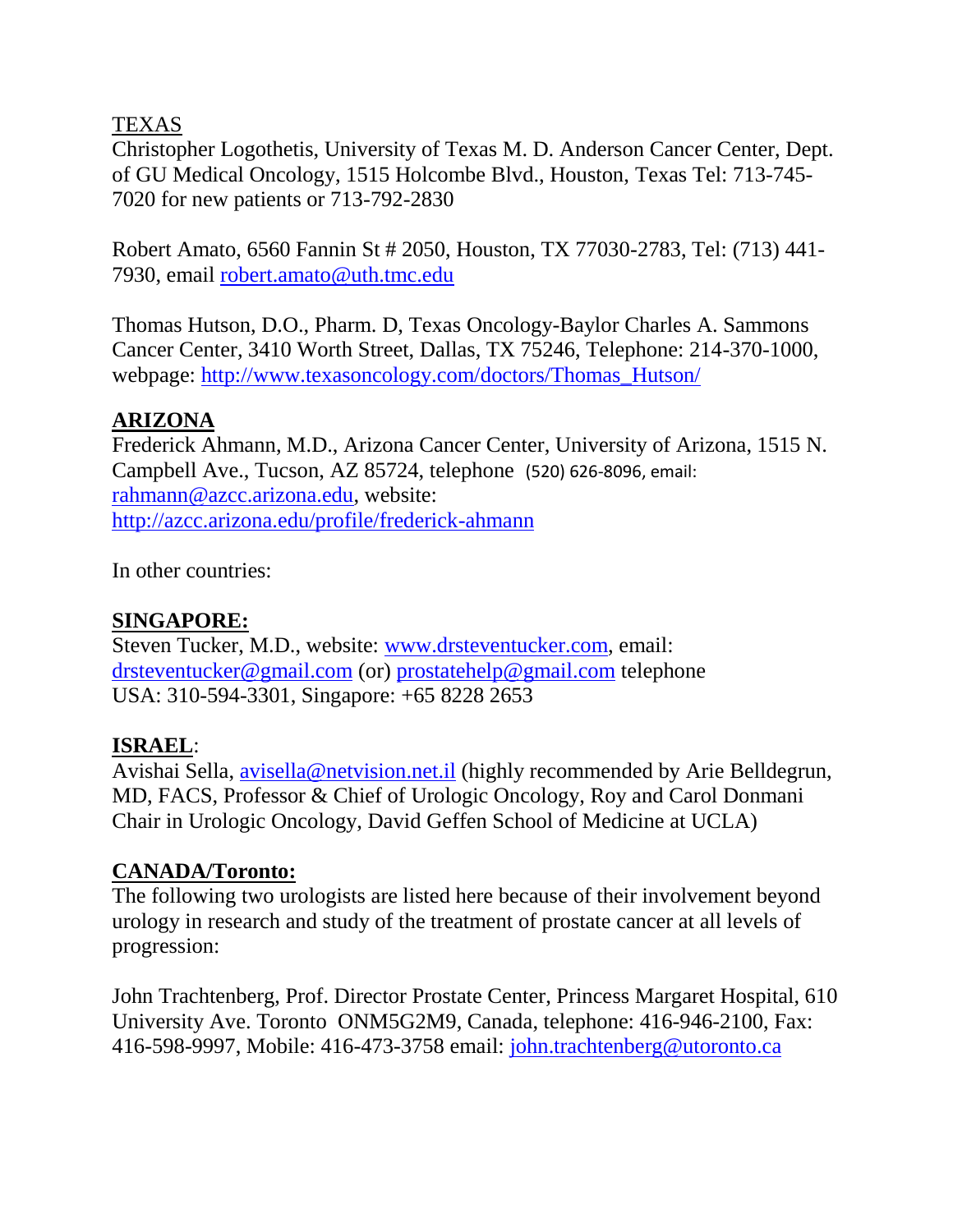Neil Fleshner, M.D., Head, Division of Urology, Princess Margaret Hospital, 610 University Ave., Toronto ONM5G2M9, Canada, telephone: 416-946-4501, email: [neil.fleshner@utoronto.ca](mailto:neil.fleshner@utoronto.ca) or [neil.fleshner@uhn.on.ca.](mailto:neil.fleshner@uhn.on.ca) Background: <http://www.aus-canprostatealliance.org/Members/Neil.Fleshner-40uhn.on.ca>

# **GREAT BRITAIN**:

Professor R.T.D. Oliver, Consultant Medical Oncologist, Holly House Hospital, High Road, Buckhurst Hill, Essex, IG95HX, telephone 0845-257-8522, fax 020 8554-4895, email [u.d.somasundram@qmul.ac.uk](mailto:u.d.somasundram@qmul.ac.uk), The London Clinic, 20 Devonshire Place, London W2G6BW

Dr. Rob Thomas, Consultant Clinical Oncologist and Director, The Macmillan Primrose Unit, Bedford Hospital South Wing, Kempston Road, Bedford MK42 2RJ, telephone 01234 355122.

(The Primrose Unit is a small NHS and private facility. It is a satellite clinic to the Oncology Department at Addenbrooke's Hospital in Cambridge, which is where radiotherapy treatment takes place and shares specialist staff with Addenbrooke's)

### **GERMANY/BAVARIA:**

Frank Eichhorn Triftmeisterau 1 Bad Reichenhall, Germany-Bavaria, 83435 T: 0049 8651 4771 (Office) Email: [Frank.eichhorn@email.de](mailto:Frank.eichhorn@email.de)

# **MUMBAI, INDIA**

Dr.Dilip Raja Dr. Raja's Urology & Andrology Centre 404, Sagar Fortune, 184, Waterfield Road, Bandra (W), Mumbai 400 050, India. Mobile(Mumbai): +91-98200 74649 Mobile(Dubai): +971 50 279 79 83 Tel.: +91-22-2645 2007 +91-22-2645 2008  $Fax.: + 91-22-26452007$ [Email:dr@vsnl.com](mailto:Email%3Adr@vsnl.com) /